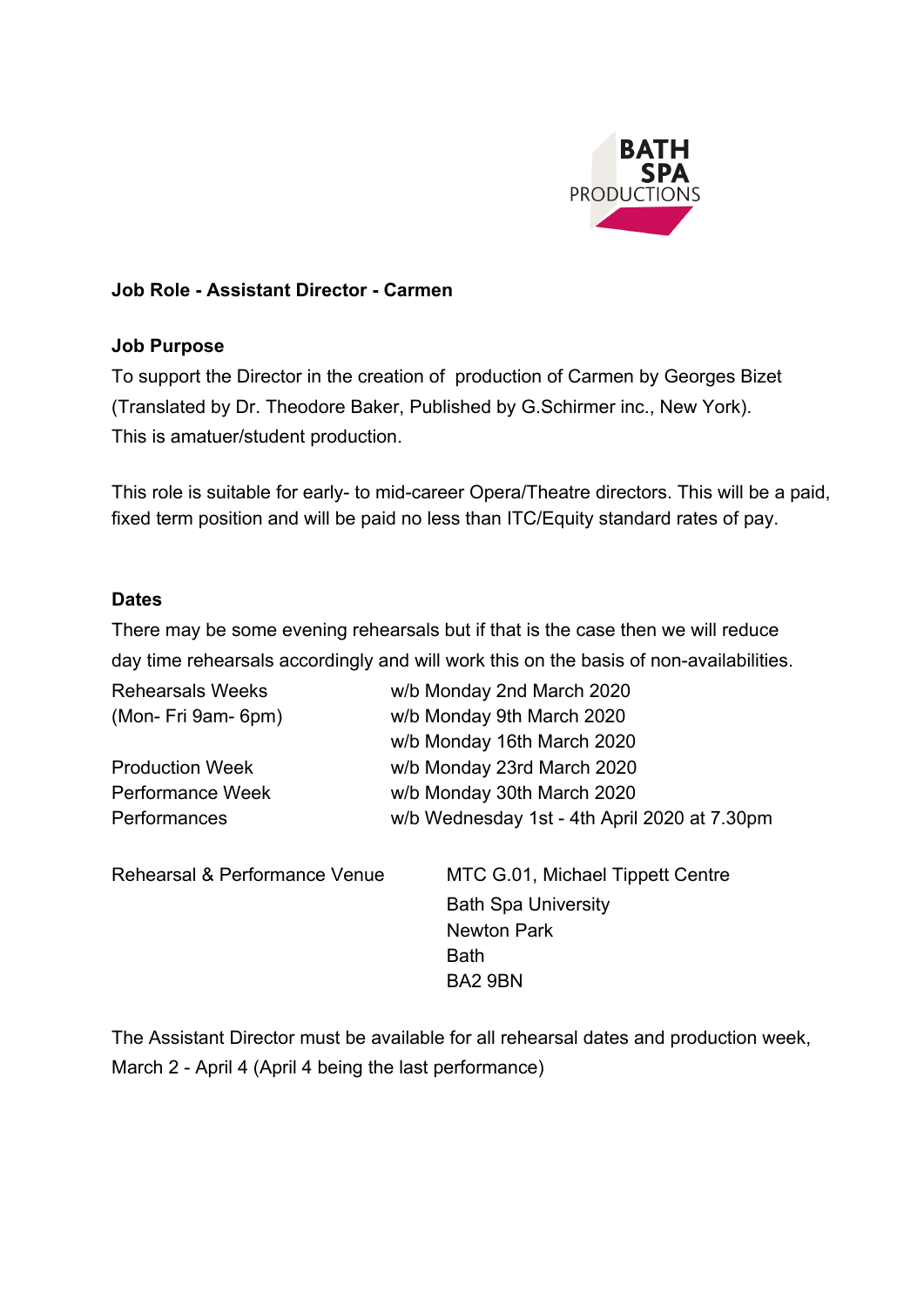## **Key Responsibilities**

- 1. Assisting the director in the creation of the production including attendance at design meetings and production meetings.
- 2. Attendance during production and performance week at MTC.
- 3. Carrying out any research that will inform and benefit the production, as agreed with the Director.
- 4. Rehearsing covers in the case of the indisposition of any cast member during the rehearsal, production process or performance run.
- 5. Taking and delivering notes to the performers during the run of the production in consultation with the Director.
- 6. Input into the marketing of the production including writing a rehearsal diary blog.
- 7. Other duties as mutually agreed.

## **Person Specification**

- 1. Has proven experience of directing theatre or opera.
- 2. Has assistant directed at least one production.
- 3. The ability to be supportive and sensitive in the rehearsal room, particularly in regard to students and facilitating and maintaining a learning environment.

### **Contract**

This is a contract with Bath Spa University. Our contracts are based on ITC/Equity Agreement For the Engagement of Freelance Directors. You will be engaged as an Assistant Director.

### **Fee**

The fee offered will be no less than ITC/Equity approved rates for ITC /Equity Directors "Rehearsals: Weekly Payment" <https://www.itc-arts.org/rates-of-pay>

### **Interviews**

To be held on the afternoon of the 24th and 25th February 2020 in Bath.

# **Apply**

Please apply to Kerry Irvine, Producer at Bath Spa Productions with a CV and cover letter, and references if available. E.Mail:  $k$ . *irvine@bathspa.ac.uk.* Deadline 21st Feb 2020. 10am